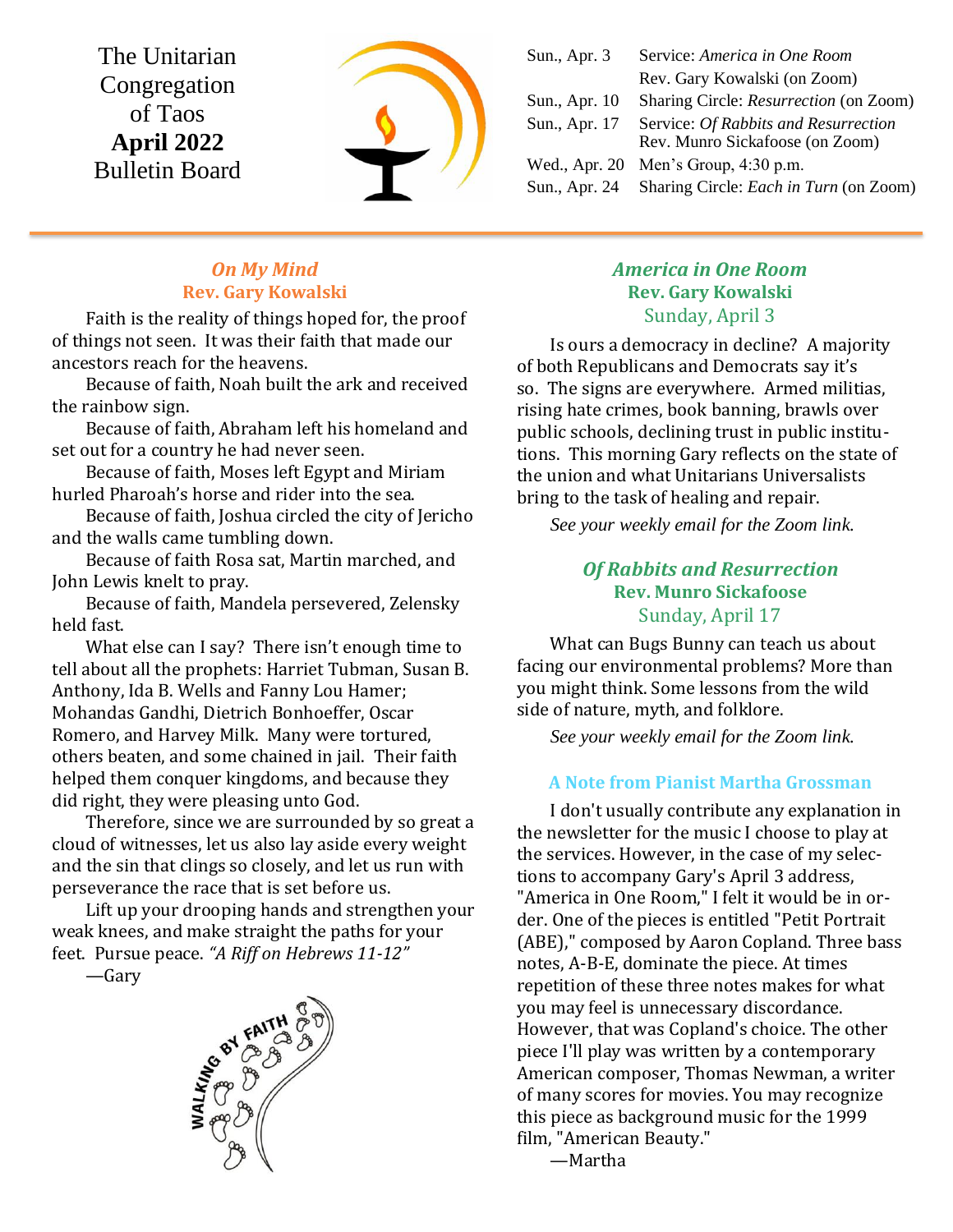#### **S H A R I N G C I R C L E S \***

#### *Resurrection* **April 10**

When we think of resurrection as a verb, it becomes a spiritual practice in daily life.

Can you think of a time when you experienced what you would call a resurrection? Are you in need of resurrection? Can you be the vehicle for the resurrection?

### *Each in Turn* **April 24**

Using a virtual "talking stick" each person can speak in turn on whatever is in their hearts or minds to share with others whatever is relevant to them in the moment.

The Talking Stick historically, is an instrument of aboriginal democracy used by many tribes on many continents. Different tribes sometimes use different symbolic objects instead of a stick. The special object is passed around the group, allowing each person to speak in turn on whatever is in their hearts or minds.

We will utilize a similar approach and process, given the limitations of Zoom for object passing. Take a moment to choose an object close to your heart which you can hold in your hand (a favorite stone or ring or memento) while you are speaking – if you so choose!

*\*Until further notice, all Sharing Circles are held on Zoom. See your weekly email for the Zoom link.*

# **Sharing Circle Facilitators Needed**

The Sharing Circle Steering Committee thanks all members who have stepped up to facilitate our Sharing Circles this year. We are off to a great start! We still have opening for at least a few more members to facilitate. If interested, please contact the Sharing Circle Steering Committee via email at [SharingCircleSteeringCommittee@gmail.com](mailto:SharingCircleSteeringCommittee@gmail.com)



# **UCOT Men's Group** April 20

The UU Men's Group will meet Wednesday, April 20, at 4:30 p.m. All who are fully vaccinated are invited to meet in person. Those who wish can join by Zoom. Contact [Dennis Scott.](mailto:bridge4fun@mac.com)

# **Music Committee News** Gael Minton

*Celebrating the 200th anniversary of Beethoven's 9th Symphony!*

Beethoven began work on his 9th symphony in 1821 with the purpose of creating a piece that would arouse hope and confidence in human transformation. In the early 19th century, the European world, emerging from the collapse of the Napoleonic Empire, experienced the return of repression and political tyranny.

One of Beethoven's most recent biographers Lewis Lockwood, 2003, writes: *In the mind of the general public there are actually two "Ninth Symphonies." One is the "Ode to Joy" itself, as a choral anthem; the other is the symphony as a complex work, a large-scale four-movement cycle.*

Beethoven wrote his own introductory lines to Friedrich Schiller's 1785 poem:

*O Freunde, nicht diese Töne! Sondern laßt uns angenehmere anstimmen, und freudenvollere. Freude!*

*Oh friends, not these sounds. Let us instead strike up more pleasing and more joyful ones! Joy!*

Note, that in German, 'Friends' and 'Joy' are nearly the same word. Reading the [full text of](https://en.wikipedia.org/wiki/Symphony_No._9_(Beethoven)#Text_of_the_fourth_movement)  [Schiller's poem](https://en.wikipedia.org/wiki/Symphony_No._9_(Beethoven)#Text_of_the_fourth_movement), it is clear why Beethoven chose it for his time in history and why it remains powerful for our time—as we are currently living through a horrific period of Russia's 8-year war against Ukraine. It is undeniable that the start of the 21st century has been war-filled.

To quote Lockwood again, *By using Schiller's "Ode" to directly address humanity at large, Beethoven conveys the struggle to work through experience from tragedy to idealism, and to preserve the image of human brotherhood as a defense against darkness.*

Of the many flash-mob performances of the *Ode to Joy [this is my favorite from](https://www.youtube.com/watch?v=kbJcQYVtZMo) May 19, 2012* in the Catalan town of Sabadell, Spain.



The first performance of the *9th Symphony* was on May 7, 1824. Let's keep this music alive!